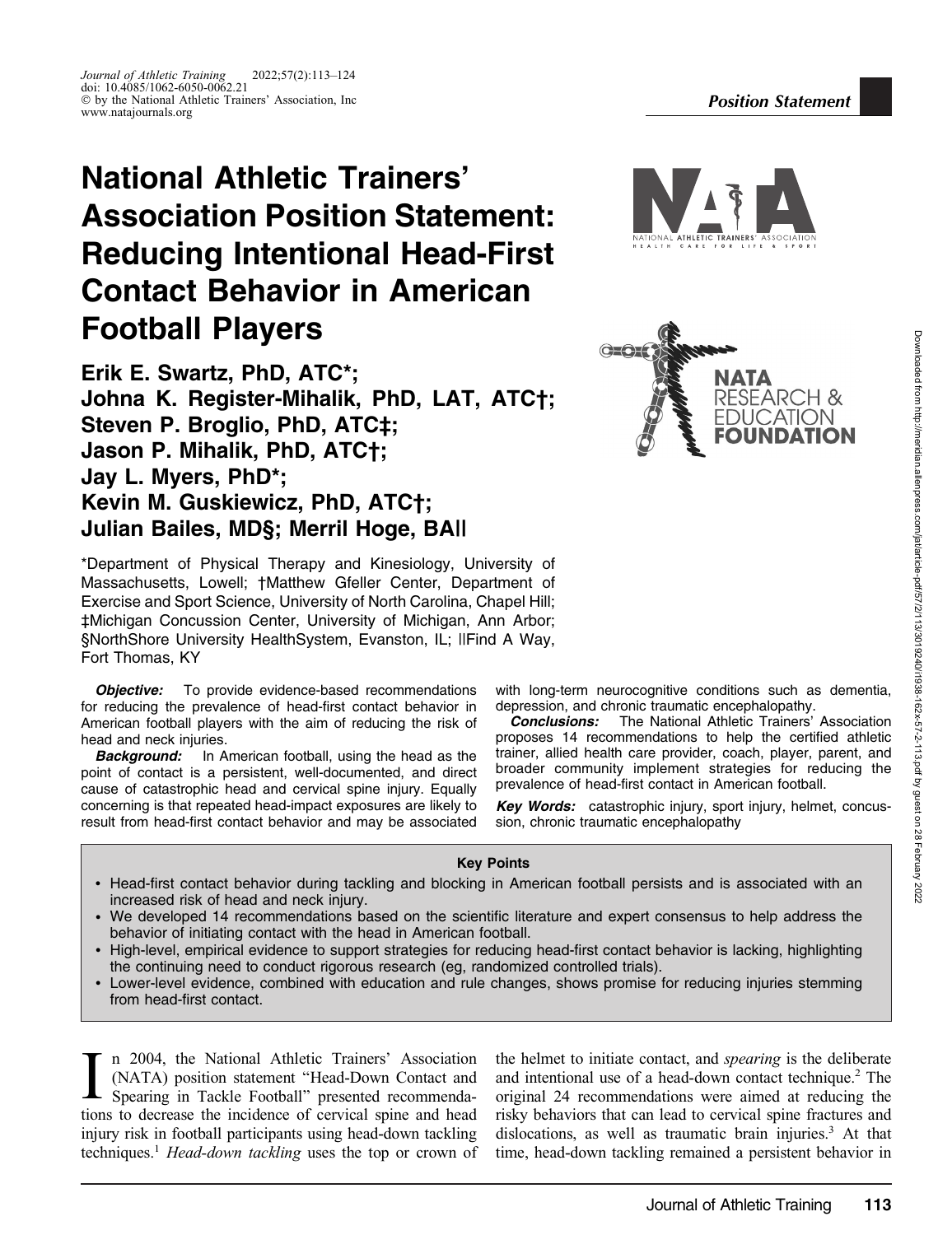football players despite a decades-old rule prohibiting spear tackling. Even with new rules and contemporary educational programs on tackling intended to protect the head, head-first contact behavior remains commonplace in tackle football today and, therefore, necessitates a renewed focus. For the purposes of this position statement, head-first contact behavior refers to players initiating contact with their heads, regardless of where that impact is initiated (top or front of helmet) or what they are doing when exhibiting that headfirst contact technique (tackling, blocking, or carrying the ball).

Research<sup> $4-12$ </sup> has revealed that head impacts in American football, at all levels of play, are frequent and of varying severity. Technologies permitting in vivo head-impact measurements indicated that players can experience a high frequency of head impacts each season, with crown-related impacts resulting in the highest accelerations (ie, impact force).4,7 These impacts pose particular risk for both head and neck injuries, as evidenced in 2011 with the initial in vivo biomechanical data of a head-first tackle that resulted in a cervical spine fracture and concussion.<sup>13</sup> These data highlight an increasing concern that head impacts can cause not only cervical spine injuries but also acute<sup>3</sup> and chronic<sup>14–17</sup> brain injuries. Since 2004, investigators<sup>3,18–20</sup> have continued to document the prevalence and incidence of head and neck injuries in epidemiologic studies. For example, data from the 2011–2012 and 2013–2014 athletic seasons showed that US high school football players had the highest sport-related concussion rate.<sup>18</sup> Most impacts that result in concussion among high school football players occur at the front of the helmet; the largest proportion of those involving loss of consciousness occur at the top of the head.<sup>21</sup> Not only is using the head as the point of contact in American football a direct cause of catastrophic head and spine injuries, but accumulated head-impact exposures are thought to contribute to the risk for long-term neurocognitive conditions such as dementia, depression, and chronic traumatic encephalopathy, $2^{2-25}$  emphasizing the importance of reducing head impacts in football, regardless of the force or association with acute injury.

Therefore, it is essential to update the 2004 position statement and address the persistent behavior of head-first contact in American football players. Our purpose was to present recommendations that encompassed (1) education and administration, (2) skill development and behavior modification, (3) rules and regulations, and (4) technology and scientific research as they relate to decreasing head impacts in football.

#### RECOMMENDATIONS

Through its members, the NATA has provided foundational leadership, research, and education for the prevention, management, and care of athletic injuries. Highlighting these key principles is the NATA position statement on preventing sudden death in sports.<sup>26</sup> Thus, the NATA continues to seek collaborations and interprofessional initiatives to improve the safety of sport at all levels by reducing injuries and illnesses. Football players must learn, execute, and maintain head-protective behaviors. However, we should not expect players to independently and spontaneously learn these complex behaviors $27,28$  or transfer them to the unpredictable context and emotions of competition.<sup>29</sup> The responsibility for implementing these recommendations should not fall solely on an athletic trainer (AT). Rather, where appropriate, the AT may be part of a multidisciplinary team that can help implement these best practices cohesively within the organizational structure. All stakeholders should commit to working together to use strategies that enhance football player health and safety by reducing head-first impacts and limiting both intentional and unintentional head contact.

The NATA advocates that the following recommendations be carefully considered as part of an overall prevention strategy to reduce the prevalence of head-first contact in tackle football. The recommendations are rated using the letters  $A$ ,  $B$ , or  $C$  in association with the Strength of Recommendation Taxonomy (SORT) developed by the American Academy of Family Physicians.<sup>30,31</sup> Although some methods for reducing head-first contact in football have been outlined,<sup>32,33</sup> few data from controlled trials' research designs have supported the effectiveness of such measures. Nevertheless, the epidemiologic and case study literature, in addition to models from other sports and expert consensus, inform the recommendations that lack high-level evidence.

#### Education and Administration

- 1. Develop and require consistent, contemporary education for players on the dangers of head-first contact in football as it pertains to the risk for head and neck injury.<sup>34</sup> Strength of Recommendation (SOR): C
- 2. Develop and require documented education for coaches at all levels of play, including youth, on the dangers of teaching, instructing, or allowing head-first contact in football as it pertains to the risk for head and neck injury.<sup>34</sup> SOR:  $\overline{C}$
- 3. Develop and require education for officials at all levels of play on the mechanisms and dangers of head-first contact in football and how they pertain to officiating scrimmages and games.<sup>1,34</sup> SOR:  $\overrightarrow{C}$
- 4. Organizational bodies that involve minors should communicate with parents and legal guardians on a regular basis to describe the strategies used to reduce head-first contact behavior and its potentially risky outcomes. SOR: C
- 5. Encourage coaches, strength and conditioning specialists, administrators, ATs, team physicians, and athletics or league directors to meet regularly and work together to discuss, implement, and review strategies (including the recommendations in this document) that reduce head-first contact behavior by football players.<sup>1,26,34</sup> SOR: C

#### Skill Development and Behavior Modification

- 6. Introduce evidence-based, progressive techniques for avoiding head-first contact behavior<sup>33,35–38</sup> during ball carrying, tackling, and blocking before the first exposure to tackle football (ie, first-time participants, preseason). SOR: B
- 7. Teach until mastery is achieved and reinforce the maintenance of appropriate tackling and blocking skills that explicitly deter head-first contact behavior<sup>3,33,35,38</sup> in football at all levels of play. SOR: B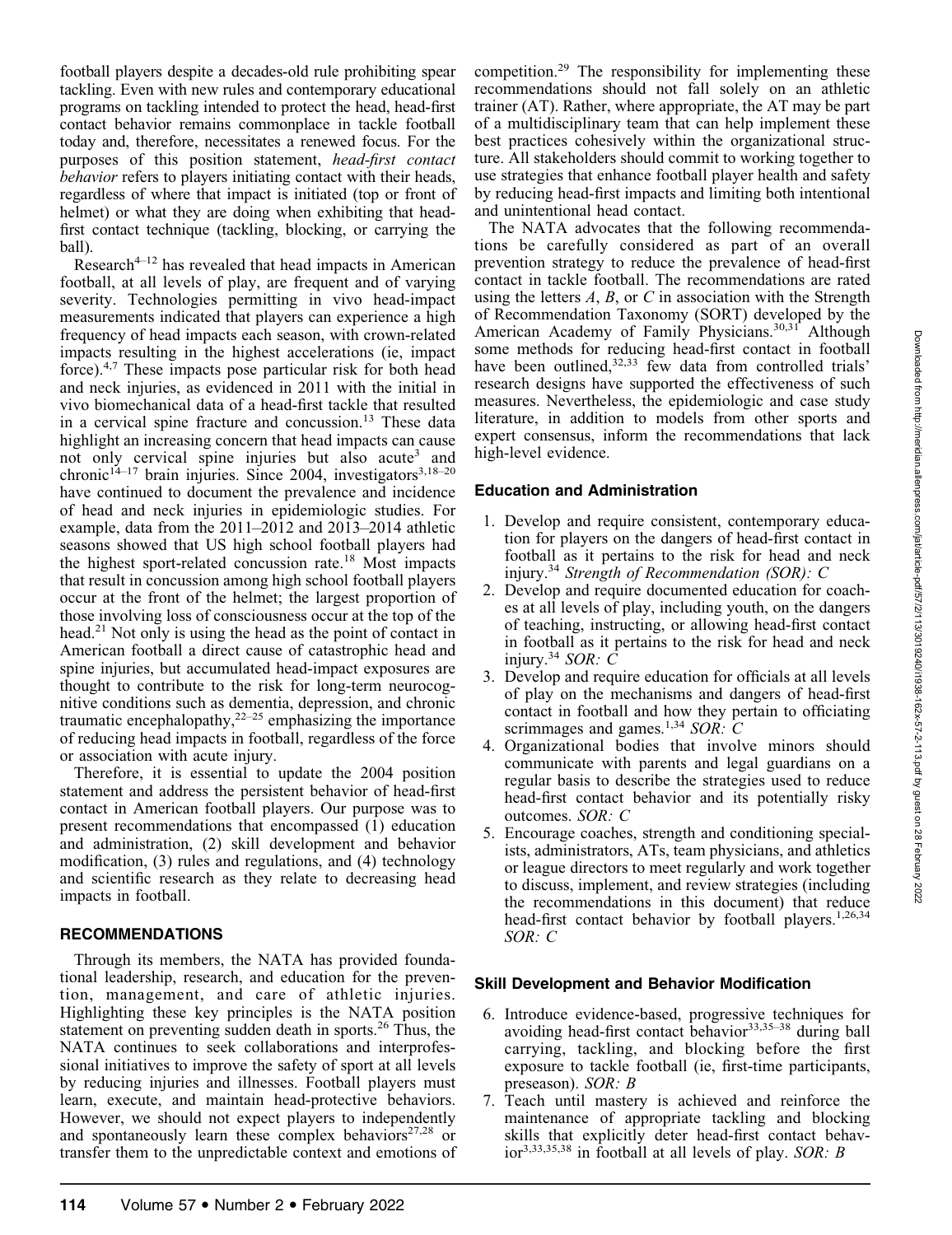# Rules and Regulations

- 8. Because full-contact practice sessions (ie, live tackling, taking the opponent to the ground) increase the opportunities for head-first behavior, regulate the time devoted to such sessions each week<sup>39,40</sup> to ensure sufficient focus on age-appropriate instruction, maintenance, and mastery of proper tackling and blocking skills. SOR: B
- 9. Adapt the practice structure by eliminating or modifying football drills that do not reinforce proper and safe tackling and blocking behaviors or techniques.<sup>41–43</sup> SOR: B
- 10. Consistently enforce the penalties or fines (or both) for head-first contact behavior, spearing, or targeting at all levels of play for all player positions.<sup>3,44</sup> SOR:  $\overline{C}$

# Technology and Scientific Research

- 11. Recognize that helmet and after-market companies that produce helmet add-on products may overstate injuryprevention benefits,<sup>45,46</sup> leading to risk-taking behavior.<sup>47,48,49</sup> SOR: B
- 12. Consider using validated head-impact monitoring systems or video capture<sup>50,51</sup> (or both) as a complementary tool for identifying and correcting head-first contact behavior. SOR: B
- 13. Educate athletes on the influence of protective equipment and techniques related to avoiding head contact.<sup>46</sup> SOR: C
- 14. Engage all stakeholders in the generation of high-level scientific research to test and validate strategies, techniques, or technologies proposed to support the reduction of head-impact exposure in football. SOR: C

# BACKGROUND AND LITERATURE REVIEW

## Education and Administration (Recommendations 1–5)

The need for consensus among stakeholders on the education and administration of head-safe principles is obvious and stems from the 1970s, when the risk of spear tackling was first identified.44 Players were then instructed to ''see what you hit'' and encouraged to tackle with the "head up." Thus, the "heads-up tackling" phrase was used in promotional efforts, such as locker room posters. The National Operating Committee on Standards for Athletic Equipment (NOCSAE) included such phrases on helmet shells as a required component of certification. Tracking the direct effectiveness of these educational efforts remains difficult because they coincided with rule changes that made intentional spear tackling illegal. However, after the rule was implemented, the incidence of catastrophic head and neck injuries declined by approximately 50%.<sup>44</sup>

Despite widely accepted knowledge about the axial-load mechanism and risks of head-down tackling,<sup>3</sup> the behavior has not been eliminated, as verified through observation $al^{52,53}$  and instrumented<sup>4,9,54–56</sup> research. For example, between 2010 and 2019 in high school and collegiate football, a total of 287 catastrophic head and neck injuries were reported, with 40 of these events resulting in fatalities.57 Although no football injury rates during this timeframe have been published, Boden et al<sup>58</sup> determined

Table 1. Categories of Educational Programs on Head-Contact and Playing Behaviors in Rugby

| <b>Strategies</b>                                                      |
|------------------------------------------------------------------------|
| General education                                                      |
| Safety workshops and practical trainings for stakeholders              |
| Online educational material specific to head, neck, and spine injuries |
| Athlete education and information                                      |
| Supportive environment and community information                       |
| Medical care and protocols                                             |
| First aid in rugby                                                     |
| Medical programs and protocols                                         |

that the rate of brain-related injury deaths from 1990 to 2010 was 0.26 per 100 000 athletes (number of fatalities  $=$ 62) and 4 deaths resulted from cervical fractures. All deaths were attributed to severe head impact. Justifiably, much effort continues to be directed at educational strategies for participants and other stakeholders to raise awareness and discourage head-first and head-down tackling behaviors. No authors have directly evaluated the effect of player or coach education on head-first contact, but expert consensus is that contemporary education for players and documented education for coaches should be current practices for both governing bodies and institutions.12

Even though they were not necessarily aligned with the historical understanding pertaining to spine injury prevention and the focus of the original position statement, USA Football<sup>59</sup> and the US Centers for Disease Control and Prevention<sup>60</sup> developed educational campaigns promoting heads-up tackling to improve awareness and encourage proper tackling and contact training to avoid concussion. Yet, despite this common-sense approach, little to no direct scientific evidence has supported a role of heads-up educational programs in reducing cervical spine and head injuries. However, early researchers who studied the USA Football model proposed that implementation of such a program might reduce head impacts over a season in youth  $athletes<sup>61</sup>$  and reduce concussions among high school athletes.<sup>36</sup> Missing from the discussion, analysis, and implementation of educational programs were game officials, who have a significant influence on the field of play. Thus, based on consensus and expert opinion, American football officials should also be part of these educational efforts.<sup>1,34</sup>

American football is not alone in its efforts to reduce the incidence of head and spine injuries. Recommendations 2 and 3 highlight the similarities with rugby in the requisite skill of tackling and associated injuries. $\overline{6}^2$  Although players sustained multiple impacts during play,<sup>63-65</sup> most of these occurred on the side and back of the head, $63,65$  suggesting that intentional head-first contact behaviors were not used in rugby; this was in contrast to American football, in which front and top impacts were most frequent.<sup>4,7,66</sup> Nevertheless, extensive educational efforts using various themes (Table 1) to control the head<sup>62</sup> and spine $67,68$  injury risk in rugby demonstrated moderate success. For example, the RugbySmart program in New Zealand<sup>69</sup> required coaches and referees to attend annual workshops to view video and internet resources related to head safety. Educational guidelines focused on physical conditioning, tackling and scrimmaging techniques, and injury-management strategies. The RugbySmart program decreased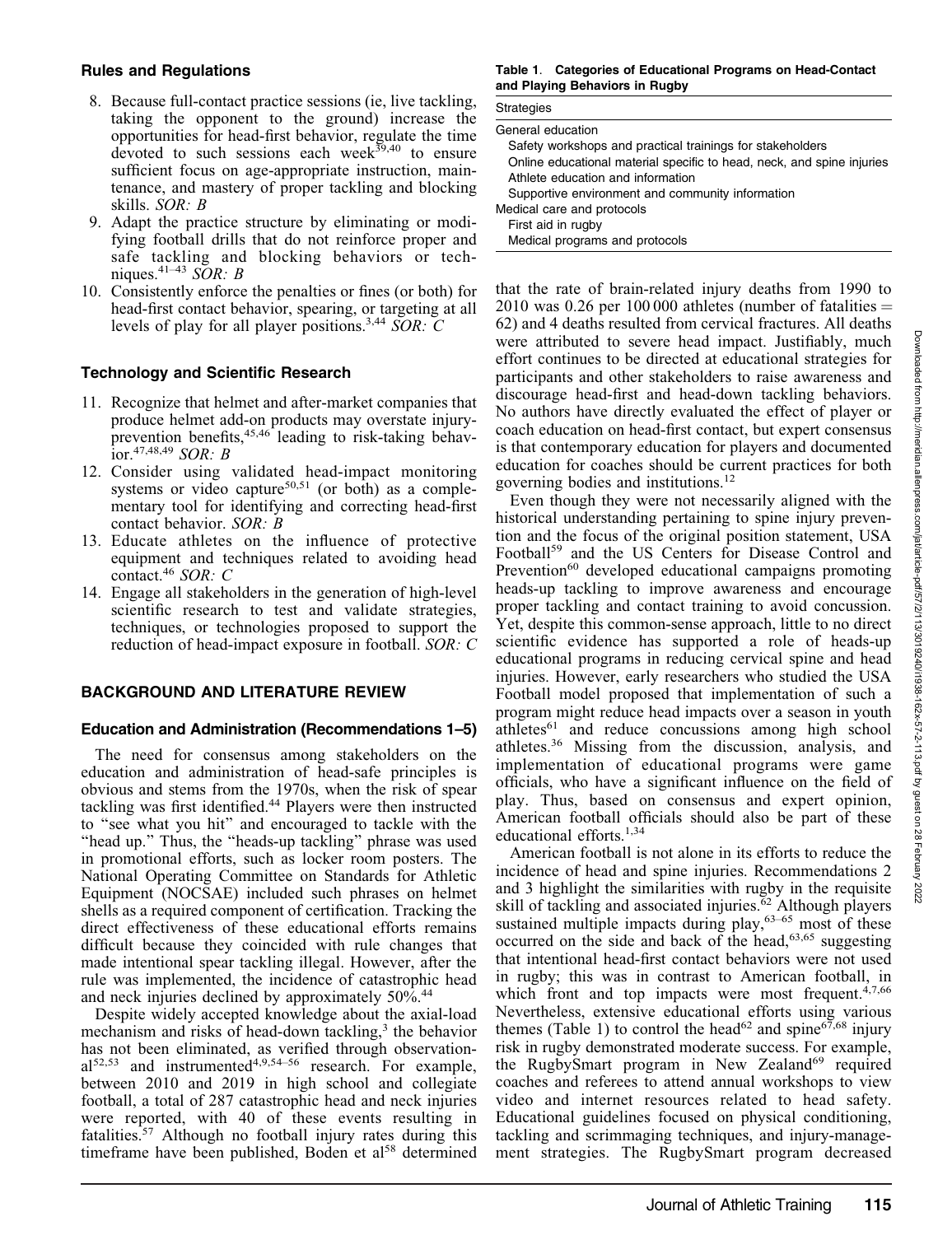scrum-related spine injuries and overall injury claims.<sup>70</sup> BokSmart, a similarly designed educational program for rugby in South Africa, reduced the prevalence of catastrophic head and neck injuries between 14% and  $24\%$ <sup>71</sup> A national injury-prevention program for rugby in France, when combined with rule changes to the scrum event, decreased spine injuries from 1.8/100 000 to 1.0/ 100 000 players, yet spine injuries among players categorized as backs increased.<sup>67</sup> However, when Fraas and Burchiel<sup>72</sup> reviewed 10 reports on rugby educational programs and catastrophic head and neck injuries or concussions, they concluded that little good-quality evidence supported the effectiveness of these programs. Of the articles included, none provided SORT level 1 (goodquality) evidence, and only 2 studies offered level 2 (limited-quality [patient-oriented]) evidence.<sup>72</sup> Although initiatives in rugby can serve as a model for football, further prospective research is needed to establish the longterm efficacy of educational programs in these and other sports involving collisions (eg, ice hockey).

Additionally, for these educational efforts to be effective, coordination of key stakeholders (eg, coaches, strength and conditioning specialists, administrators, ATs, team physicians, officials) is essential to ensure that evidence-based strategies<sup>1,26,34</sup> are part of local football safety efforts. Experts agreed that organizations involving minors should also communicate these evidence-based strategies on a regular basis to parents and guardians, given their role in the child's decision making and participation. $1,34$ 

# Skill Development and Behavior Modification (Recommendations 6, 7)

Tackling and blocking are foundational skills that involve contact or collision, often with subsequent body-to-ground contact. Thus, it is likely unrealistic to prevent all head impacts in American football players, and no threshold has been identified for a safe number of head impacts. Nevertheless, teaching tackling and blocking techniques that help players adopt skills to avoid or significantly limit head impacts provides a conservative platform for the recommendations in this category, especially for young players and those beginning football participation. Because reducing the prevalence of impacts derived from head-first contact behavior is this statement's logical goal, teaching skills with the intent of reducing head impacts is essential.

However, rigorous research models for reducing headinitiated behavior in sports are challenging to design and carry out. This explains the dearth of prospective randomized controlled trials (RCTs) in American football; to date, most studies have been cohort based and nonrandomized in design, which can carry a high risk of bias<sup>73</sup> (Table 2). For example, a laboratory-based investigation<sup>37</sup> demonstrated that football players could adapt techniques to avoid or lessen the magnitude of head impacts after a single training session, but because this work was not conducted in an active football environment, its external validity was limited. Field-based research on a team-level (nonrandomized) intervention using the ''Heads Up Football Program'' (USA Football) showed a 3.4 impacts/ practice reduction in head-impact exposure,<sup>61</sup> and head impacts decreased by approximately 30% after midseason implementation of a tackling training intervention.<sup>35</sup> Other field-based studies resulted in reductions in concussions, both when combined with practice contact restrictions<sup>32</sup> and without.<sup>36</sup> Despite these findings, some research on USA Football's ''Heads Up'' program indicated it was inconsistently implemented<sup> $74$ </sup> and may be less accessible to communities of lower socioeconomic status.<sup>75</sup> Furthermore, USA Football recently revised the ''Heads Up'' tackling training system to include ''rugby-style'' tackling, which emphasizes shoulder contact, but to our knowledge, the newer protocol's effectiveness has not yet been assessed.

The concept of incorporating rugby-style tackling techniques in American football76 has grown in popularity based on the presumption that it develops safer skills and reduces the chance of using the head as the point of contact. During a properly executed rugby tackle, the defender's head is not the focal point of contact, nor is it intentionally placed in front of the ball carrier.<sup>77</sup> The National Football League (NFL) promotes a modification of rugby-style tackling instruction for American football in the ''Hawk Tackling" method<sup>76</sup> associated with the Seattle Seahawks and the team's head coach. Instructional videos remain prevalent online, although no scientific literature to date supports the efficacy of the tackling technique to reduce head-first contact behavior.

Randomized controlled trials have been conducted to determine the effectiveness of a progressive helmetlesstackling training (HuTT) program in reducing head-impact exposures.33,38 The HuTT technique also models rugby in that the skill progression and behavioral development require athletes to complete training without a helmet. Doing so makes use of inherent reflexes<sup>78,79</sup> that remove the unprotected head as a point of contact. This is a manifestation of risk compensation theory,  $80-82$  whereby protective measures, such as a helmet, can sometimes result in unintended consequences or increase risky behavior. For instance, spear-tackling behavior originated and persisted because of the advent of helmets with hard outer shells, which gave players a false sense of security.<sup>83</sup> This conduct may be countered by time spent in helmetless training. Early results at the collegiate level showed a 30% reduction in head-impact exposure throughout the season when training drills were implemented twice per week in the preseason and once per week in the regular season.<sup>33</sup> At the high school level, more frequent training sessions primarily reduced head impacts during games at midseason time points.<sup>38</sup> Although more examination is warranted, this training method holds promise as an intervention for reducing head-impact behavior and cumulative exposure. Details on these interventions published in the research thus far can be found in Table 2.

# Rules and Regulations (Recommendations 8–10)

Historically, the first measures taken to influence player behavior were updating policies and rules. The landmark 1976 rule change to eliminate intentional spear tackling or using the head as a weapon is one such example. Even though this change decreased catastrophic head and spine injuries, nearly 80% of high-magnitude head impacts resulted from leading with the head.<sup>66</sup> This indicates a continuing need to emphasize policies and develop innovative health and safety interventions to further reduce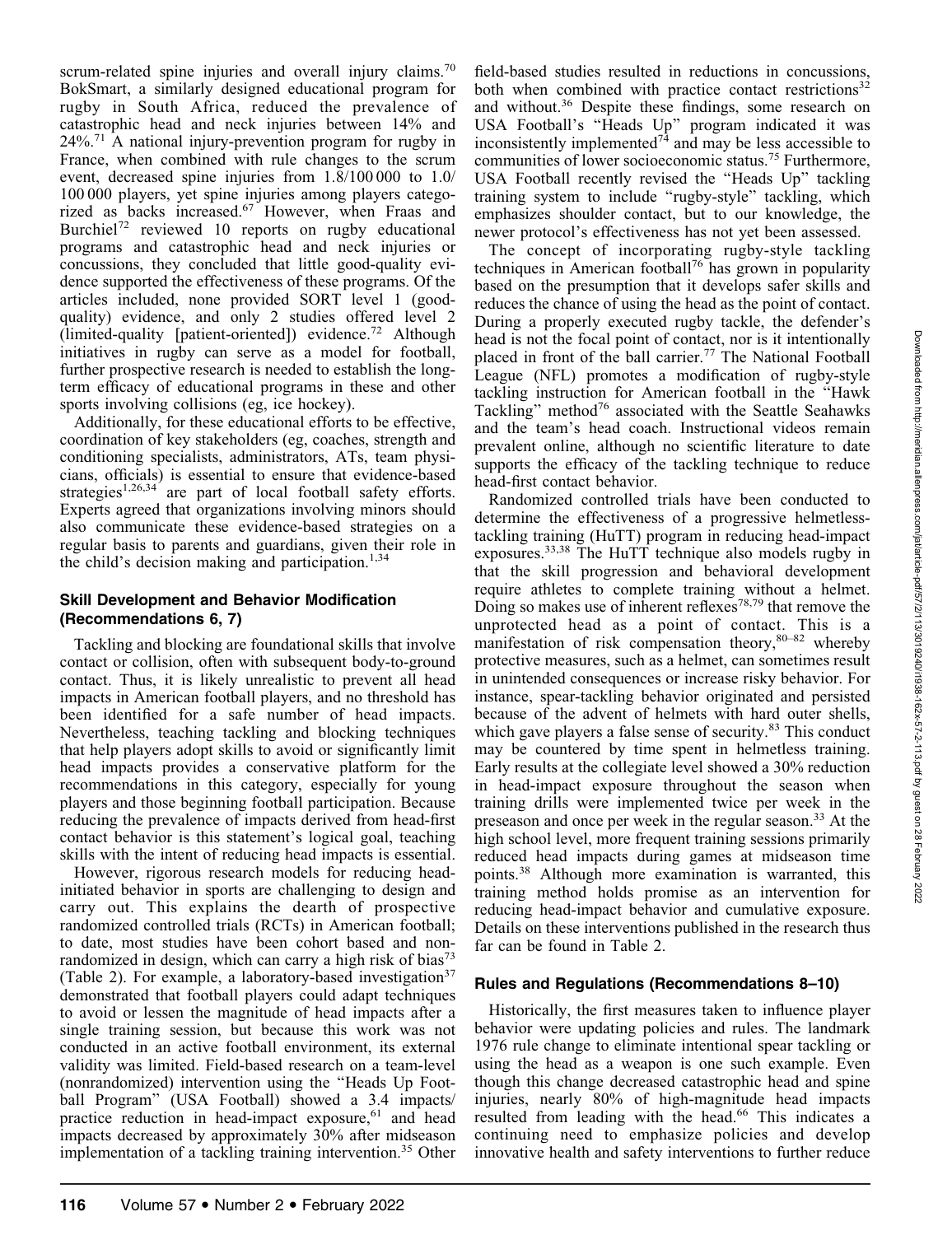|                                                                                                                                                                              | Study                    | Recommendation<br>Strength of<br>Taxonomy |                                                                   |                                                                                                                                                                                                                                                                                    |                                                                                                                                                                                                                                                                                                                                                                                                                                                                                                                                                                                                                                                                                                                                                                                                                           |
|------------------------------------------------------------------------------------------------------------------------------------------------------------------------------|--------------------------|-------------------------------------------|-------------------------------------------------------------------|------------------------------------------------------------------------------------------------------------------------------------------------------------------------------------------------------------------------------------------------------------------------------------|---------------------------------------------------------------------------------------------------------------------------------------------------------------------------------------------------------------------------------------------------------------------------------------------------------------------------------------------------------------------------------------------------------------------------------------------------------------------------------------------------------------------------------------------------------------------------------------------------------------------------------------------------------------------------------------------------------------------------------------------------------------------------------------------------------------------------|
| Research Study                                                                                                                                                               | Design                   | Study Quality <sup>30</sup>               | Sample, n                                                         | Intervention                                                                                                                                                                                                                                                                       | Relevant Findings                                                                                                                                                                                                                                                                                                                                                                                                                                                                                                                                                                                                                                                                                                                                                                                                         |
| Impact Exposure in American Youth<br>Coach Education Reduces Head<br>Kerr et al (2015), "Comprehensive<br>Football <sup>1960</sup>                                           | Cohort                   | $\sim$                                    | $70($ HU = 38, NHU = 32)                                          | provided by "master trainers"<br>contact. Top-down instruction<br>teams received didactic and<br>demonstration instruction in<br>development, and $\downarrow$ player<br>Educational: preseason, HU<br>tackling techniques, drill<br>to PSCs and then team<br>coaches and players. | • Age 8 to 11 y: ↑ practice impacts/individual in<br>NHU (9.1 ± 3.3) vs HU (5.5 ± 3.2;<br>10g threshold: Į practice impacts/individual in<br>· 6 concussions, all in NHU, but no difference<br>Age 12 to 15 y: 1 practice impacts/individual<br>remained significant (difference = 1.0; 95%<br>$= 4637$ ) vs HU<br>in NHU (8.7 $\pm$ 2.9) vs HU (5.7 $\pm$ 2.5;<br>difference varied at 20g threshold but<br>difference = $3.4$ ; $95\%$ Cl = 0.9, 3.9);<br>difference = $3.0$ ; $95\%$ Cl = $2.3$ , $3.7$ )<br>• At 10g, 20g thresholds: no difference<br>difference = $3.6$ ; $95\%$ Cl = $2.9$ , $4.3$ )<br>HU (5.6 $\pm$ 2.9) vs NHU (8.9 $\pm$ 3.1;<br>between game impacts/individual<br>· 1 Impacts in NHU (62%, n<br>$(38\%$ , n = 2841) group<br>between HU and NHU<br>$Cl = 0.7, 1.3$<br>$\bullet$<br>$\bullet$ |
| Schussler et al (2018), "The Effect of<br>Accelerations in Youth American<br>Tackling Training on Head<br>Football <sup>937</sup>                                            | laboratory<br>Controlled | ო                                         | $24 (age = 11.5 \pm 0.6)$                                         | training and 48-h retention test.<br>completed additional 2 d of<br>tackling dummy. Subgroup<br>tackling technique using<br>Behavioral: 1-d training on                                                                                                                            | peak rotational head accelerations >1885°/s <sup>2</sup><br>• $\downarrow$ Peak linear head accelerations $>$ 10g and<br>in dummy tackling after 1- and 3-d training<br>between pretest and posttest ( $P = .004$ ).<br>regimens; tackling form score changed                                                                                                                                                                                                                                                                                                                                                                                                                                                                                                                                                             |
| Concussion Rates in High School<br>Shanley et al (2019), "Heads Up<br>Football Training Decreases<br>Football Players" <sup>36</sup>                                         | Prospective<br>cohort    | 2                                         | 2514 (HU = 1818, NHU<br>$= 696$                                   | instruction monitored randomly<br>×3 during season to ensure<br>Coaching technique, player<br>training from USA Football.<br>coach/team received HU<br>Behavioral: preseason, 21<br>program compliance.                                                                            | Entire cohort: game (61) vs practice (56) rate<br>Risk of SRC = $1.5 \times (95\% \text{ CI} = 1.1, 2.1)$ or<br>ratio difference not significant (1.1; 95% CI<br>$\bullet$ $\uparrow$ Practice SRCs in NHU vs HU (RR = 1.9;<br>32%   for HU vs NHU (4.1 vs 6.0/100<br>$95\%$ Cl = 1.1.3.2)<br>$= 0.73, 1.5$<br>players)<br>$\bullet$<br>$\bullet$                                                                                                                                                                                                                                                                                                                                                                                                                                                                         |
| a<br>Swartz et al (2015), "Early Results of<br>Decrease Head Impacts in Football<br>Helmetless-Tackling Intervention to<br>Players"33                                        | 10R                      | N                                         | 50 (intervention $=$ 25,<br>$control = 25$                        | helmet 2×/wk preseason, 1×/<br>Behavioral: progressive tackling<br>without shoulder pads and<br>instruction, drills (HuTT)<br>wk in-season                                                                                                                                         | 6.10)<br>End of season 1: intervention $\rightarrow$ 28% $\downarrow$ in<br>head-impacts/AE (9.99 $\pm$ 6.10); control<br>• Intervention: 30% $\downarrow$ impacts/AE (9.99 $\pm$<br>unchanged (13.84 $\pm$ 7.27. $P = .009$ )<br>vs control (14.32 $\pm$ 8.45, $P = .045$ )<br>$\bullet$                                                                                                                                                                                                                                                                                                                                                                                                                                                                                                                                 |
| Football for Decreasing Head Impact<br>Exposure: A Randomized Controlled<br>Tackling Intervention in American<br>Swartz et al (2019), "A Helmetless-<br>Trial" <sup>38</sup> | FOT                      |                                           | 180 enrolled, 115 completed<br>study (WoH = 59, control<br>$= 56$ | helmet; 4×/wk preseason, 2×/<br>Behavioral: progressive tackling,<br>blocking instruction and drills<br>without shoulder pads and<br>wk in-season over 2 y                                                                                                                         | both seasons ( $P = .0001$ ) and $\downarrow$ ImpAEs in<br>identical time points across seasons; also $\downarrow$<br>game ImpAEs vs control at wk 4 (season 1<br>wk 7 during training vs control in-season 1<br>$P = .0001$ , season 2 $P = .0005$ ) and 7 in<br>• WoH: $26\% - 33\% \downarrow$ game ImpAEs at 2<br>$(P = .015)$                                                                                                                                                                                                                                                                                                                                                                                                                                                                                        |

Table 2. Characteristics of Intervention Studies for Reducing Head-Impact Exposure in American Football Players Continued on Next Page Table 2. Characteristics of Intervention Studies for Reducing Head-Impact Exposure in American Football Players Continued on Next Page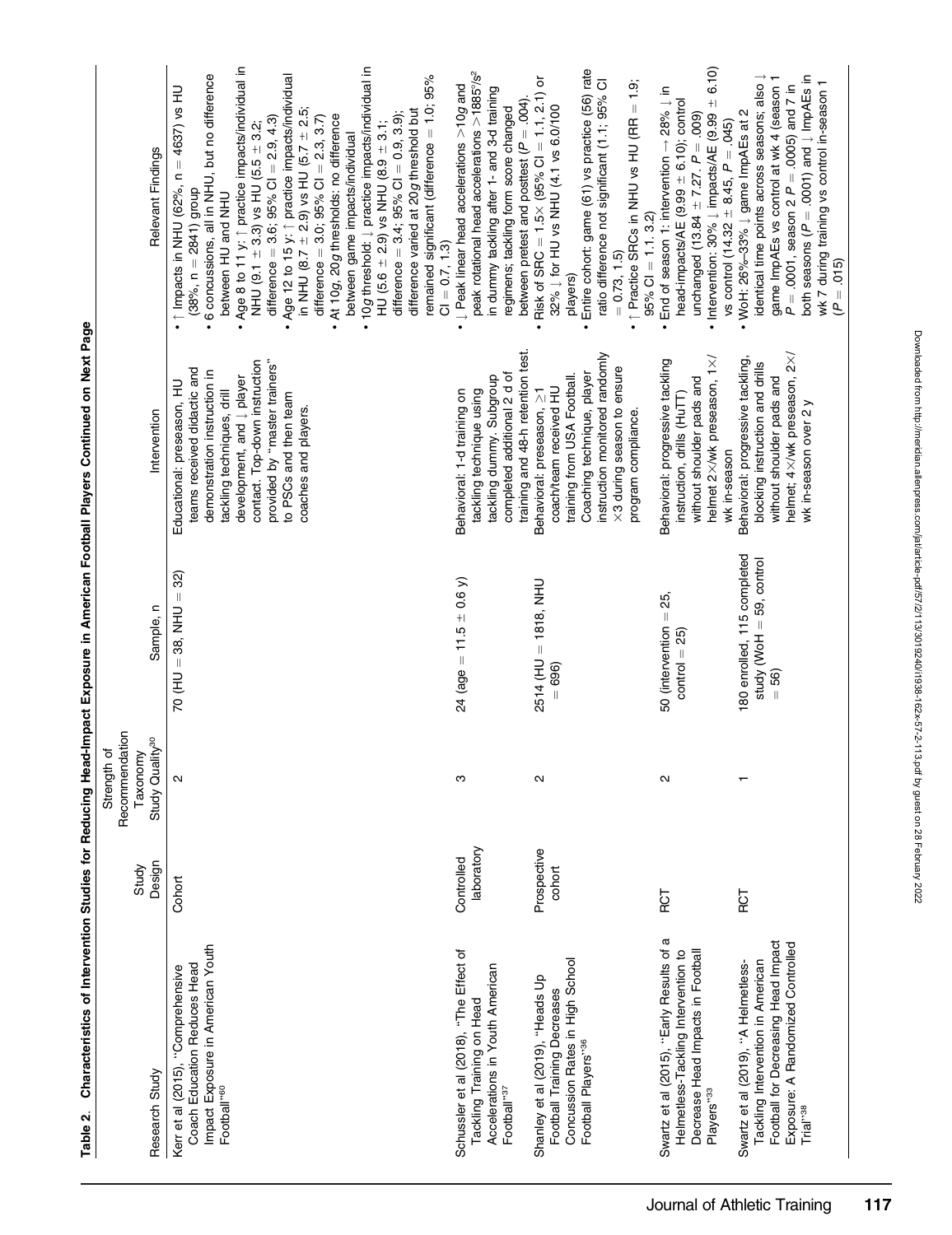Table 2. Continued From Previous Page Table 2. Continued From Previous Page

| Research Study                                                                                            | Design<br>Study | Recommendation<br>Study Quality <sup>30</sup><br>Strength of<br>Taxonomy | Sample, n                         | Intervention                                                                                  | Relevant Findings                                                                                                    |
|-----------------------------------------------------------------------------------------------------------|-----------------|--------------------------------------------------------------------------|-----------------------------------|-----------------------------------------------------------------------------------------------|----------------------------------------------------------------------------------------------------------------------|
|                                                                                                           |                 |                                                                          |                                   |                                                                                               |                                                                                                                      |
| Indiana High School Football Injury<br>Kerr et al (2016), "Comparison of<br>Rates by inclusion of the USA | Cohort          | $\overline{\mathsf{d}}$                                                  | 390 (PSC $= 204$ , EDL<br>$= 186$ | by PSC certified in concussion<br>Educational: players supervised<br>program modules ("Heads- | • Educational = $88.2\%$ (n = $15/17$ ) vs PSC<br>$17$ SRCs = 11.4% of all injuries<br>group $(11.8\%$ , $n = 2/17)$ |
| Football 'Heads Up Football' Player<br>Safety Coach"97                                                    |                 |                                                                          |                                   | cardiac arrest, and proper<br>Up"), heat and hydration,                                       | SRCs in practice: IRR   in PSC group (0.09<br>vs 0.73/1000 AEs; IRR = 0.12; 95% CI =                                 |
|                                                                                                           |                 |                                                                          |                                   | tackling, blocking, and                                                                       | 0.01, 0.94                                                                                                           |
|                                                                                                           |                 |                                                                          |                                   | equipment fit                                                                                 | group vs EDU (0.60 vs 4.39/1000 AEs; IRR<br>SRCs in games: IRR not different in PSC                                  |
|                                                                                                           |                 |                                                                          |                                   |                                                                                               | $= 0.14$ ; 95% CI $= 0.02$ , 1.11)                                                                                   |
| Champagne et al (2019), "Data-                                                                            | Experimental    | Ν                                                                        | 70 (baseline and postinter-       | Behavioral: players completed                                                                 | • 30% $\downarrow$ total frequency of practice impacts                                                               |
| Informed Intervention Improves                                                                            |                 |                                                                          | vention measurements),            | prepractice tackling and                                                                      | session in practice 1 mo postintervention                                                                            |
| Football Technique and Reduces                                                                            |                 |                                                                          | 19 wore helmet                    | blocking drills simulating game-                                                              | • No difference in cumulative rotational velocity                                                                    |
| Head Impacts" <sup>35</sup>                                                                               |                 |                                                                          | accelerometers                    | like situations 2×/wk                                                                         | ( <i>g</i> ): preintervention = 4047.46 $\pm$ 1838.71,                                                               |
|                                                                                                           |                 |                                                                          |                                   |                                                                                               | postintervention = 3789.98 $\pm$ 2170.24 (P =                                                                        |
|                                                                                                           |                 |                                                                          |                                   |                                                                                               | 6378)                                                                                                                |
|                                                                                                           |                 |                                                                          |                                   |                                                                                               | • Average cumulative linear acceleration $(g) \downarrow$ :                                                          |
|                                                                                                           |                 |                                                                          |                                   |                                                                                               | preintervention = $272.19 \pm 112.78$ ,                                                                              |
|                                                                                                           |                 |                                                                          |                                   |                                                                                               | postintervention = $186.10 \pm 80.98$ ( $P =$                                                                        |
|                                                                                                           |                 |                                                                          |                                   |                                                                                               | 0037                                                                                                                 |
| Abbreviations: AE athlete-exposure: EDU education-only aroup: HI                                          |                 |                                                                          |                                   |                                                                                               | Heads-University continuing the property of the property of the property of the property of the property of the      |

Abbreviations: AE, athlete-exposure; EDU, education-only group; HU, "Heads-Up" participants; Hu I , nelmetiess-tackling training; impAE, impacts per athlete-exposure; IHH, injury rate<br>ratio; NHU, non-"Heads-Up" participant Abbreviations: AE, athlete-exposure; EDU, education-only group; HU, ''Heads-Up'' participants; HuTT, helmetless-tackling training; ImpAE, impacts per athlete-exposure; IRR, injury rate ratio; NHU, non–''Heads-Up'' participants; PSC, player safety coach; RCT, randomized controlled trial; RR, rate ratio; SRC, sport-related concussion; WoH, without-helmet group.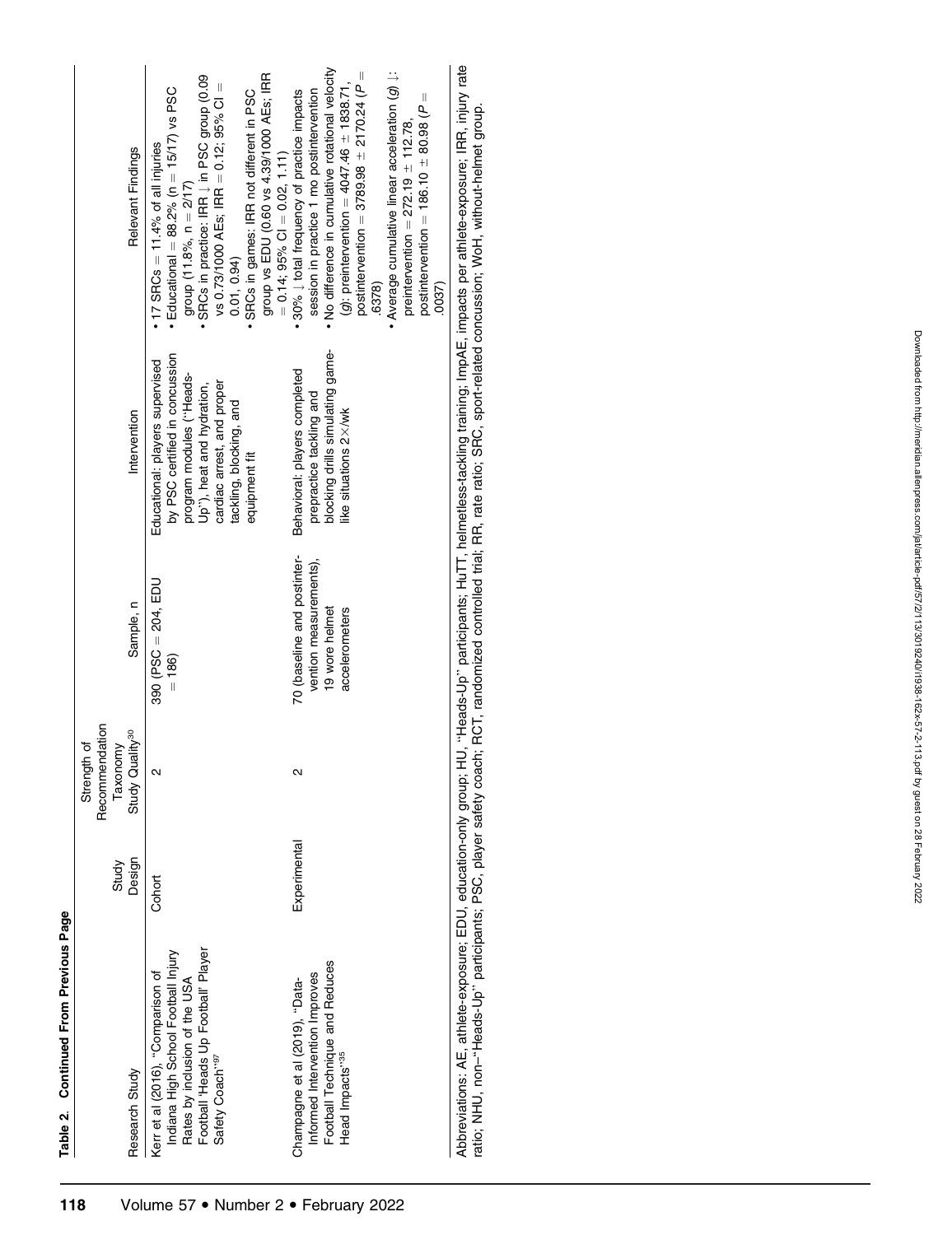Limiting contact practices and modifying practice structures may be beneficial in reducing the magnitude and frequency of head impacts. In 2011, the NFL Players' Association collective bargaining agreement restricted fullcontact practices by limiting the total to 14 per year, with 11 allowable in the first 11 weeks of the season (1 per week). The agreement influenced the 2016 National Collegiate Athletic Association (NCAA) policy change that limited full-contact practices to 1 per week with players dressed in full equipment or shells (helmet and shoulder pads only). The Ivy League schools went so far as to ban tackling from practice altogether.<sup>84</sup>

Youth football participants can experience an average of 100 to 200 head impacts in a season,<sup>10,11,85</sup> whereas high school players may sustain more than 400 impacts. $86,87$ The increase in head-impact frequency with age contradicts the typical improvement in skill that correlates with increased experience. To mitigate head-impact exposure, some states and leagues have limited the number of allowable full-contact practice days per week or, as in youth football, prohibited tackling in practice. Pop Warner practice guidelines eliminate drills in which players are more than  $2.7 \text{ m}$  (3 yd) apart,<sup>88</sup> though these efforts have been driven primarily by the risk for concussion. When full-contact high school football practices were reduced from 3 to 2 per week, head-impact instrumentation captured a 42% overall reduction in head-impact exposure, with a greater decrease during practices than during games.<sup>40</sup> However, too few concussions occurred to evaluate a change in that risk. Similar findings were noted among youth athletes when contact practices were restricted.<sup>89</sup> In addition, eliminating certain drills known to encourage head-first contact behavior (eg, the Oklahoma Drill) or limiting full-contact practice sessions decreased the risk of sustaining a catastrophic spine injury or concussion.<sup>40</sup> Yet adopting changes that restrict practice in a full-contact environment prompts questions about how these measures might inhibit skill development or reduce a team's competitive edge. In other words, because the game requires full contact, how much of the introduction, rehearsal, and mastery of these skills can be suppressed before the participant's safety is affected? This conundrum has been studied in ice hockey regarding the risk of injury due to body checking,  $90$  a collision-specific skill that is similar to tackling or blocking in football. Compared with youth hockey players who lacked bodychecking experience, those who had 2 years of such experience displayed a 33% decrease in overall severe injuries (more than 7 days of time loss) but no differences in concussion rates or severity.<sup>91</sup> Nevertheless, the authors pointed out that this finding needs to be considered in the context of the 70% reduction in severe injuries among Pee Wee players in leagues that prohibited body checking.<sup>90</sup> In other words, the benefits and consequences of rule changes for tackling must be assessed in totality to determine the best overall preventive model for decreasing head-impact exposure in American football players. To our knowledge, this work has not yet been done.

At higher levels of play, leagues have changed rules for game play, particularly kickoffs, which had the highest incidence of concussions and severe injuries.<sup>92,93</sup> Notable

changes by the NFL were the ban on wedge-formation blocking by the receiving team (2004, 2018), moving the line of scrimmage from the 30- to the 35-yard line and minimizing the running start of the kicking team to 4.57 m (5 yd [2011]), restricting contact to within 13.72 m (15 yd) of the kickoff spot (2018), and eventually eliminating the running start by the kicking team (2018). The NCAA followed suit with wedge and line-of-scrimmage changes and added a fair-catch option for the receiving team (2018). These rule changes resulted in a reduction in concussions of 8.88/1000 plays during kickoffs at the collegiate level.<sup>93–95</sup> Updates to the National Federation of State High School Associations (NFHS) rules include infractions for blindside blocking (ie, contact with an opponent other than the runner who does not see the block coming) and banning pop-up kicks (a form of onside kick in which the ball is kicked so that it pops it up in the air; 2018). The receiving player's upward gaze and concentration during the pop-up kick leaves him vulnerable to injury. Pop Warner Youth Football was the first league to ban kick-offs for its youngest divisions (2016).

In addition, the NCAA and NFHS have elevated the consequences for head-down tackling in situations deemed to be targeting. Specifically, targeting and making forcible contact with the crown of the helmet (NCAA Rule 9-1-3) or the head or neck area of a defenseless player (NCAA Rule 9-1-4) both result in immediate disqualification from competition.<sup>2</sup> The NCAA describes targeting as an infraction stemming from a player ''taking aim at an opponent for the purposes of attacking with forcible contact going beyond that which is required to make a legal tackle or a legal block.''<sup>2</sup> The NFHS uses similar language and punitive results.96

Ultimately, although policies aimed at reducing fullcontact time or practices have merit for lowering the general head-impact risk, $8,89$  they fall short in addressing head-first contact behavior. Use of the ''Heads-Up'' coaching strategy and limiting contact in practice decreased both head-impact exposures and concussions in youth football.97 However, further study is needed to understand when introducing tackling and blocking is appropriate. For example, researchers<sup>98</sup> attempted to address a similar question about the injury risk from body checking among youth ice hockey teams, considering rule and policy changes, and this work could serve as a model for American football.

Rule and policy changes may create controversies due to social pressures in the sport (eg, football highlights often center on ''big hits''). These changes may put pressure on coaches and players to modify training techniques, develop new skills while eliminating high-risk maneuvers, and limit the amount of contact exposure and potentially the opportunities for skill rehearsal. Greater still is the pressure on game officials. Consistent and vigorous enforcement of rules for protecting players' safety, especially the use of the head and helmet when making contact, is subjective at best and may influence the outcome of a game. Despite these concerns and pressures, rule changes have been demonstrated to improve athlete safety. As more evidence becomes available, they should be implemented to enhance the health and safety of athletes.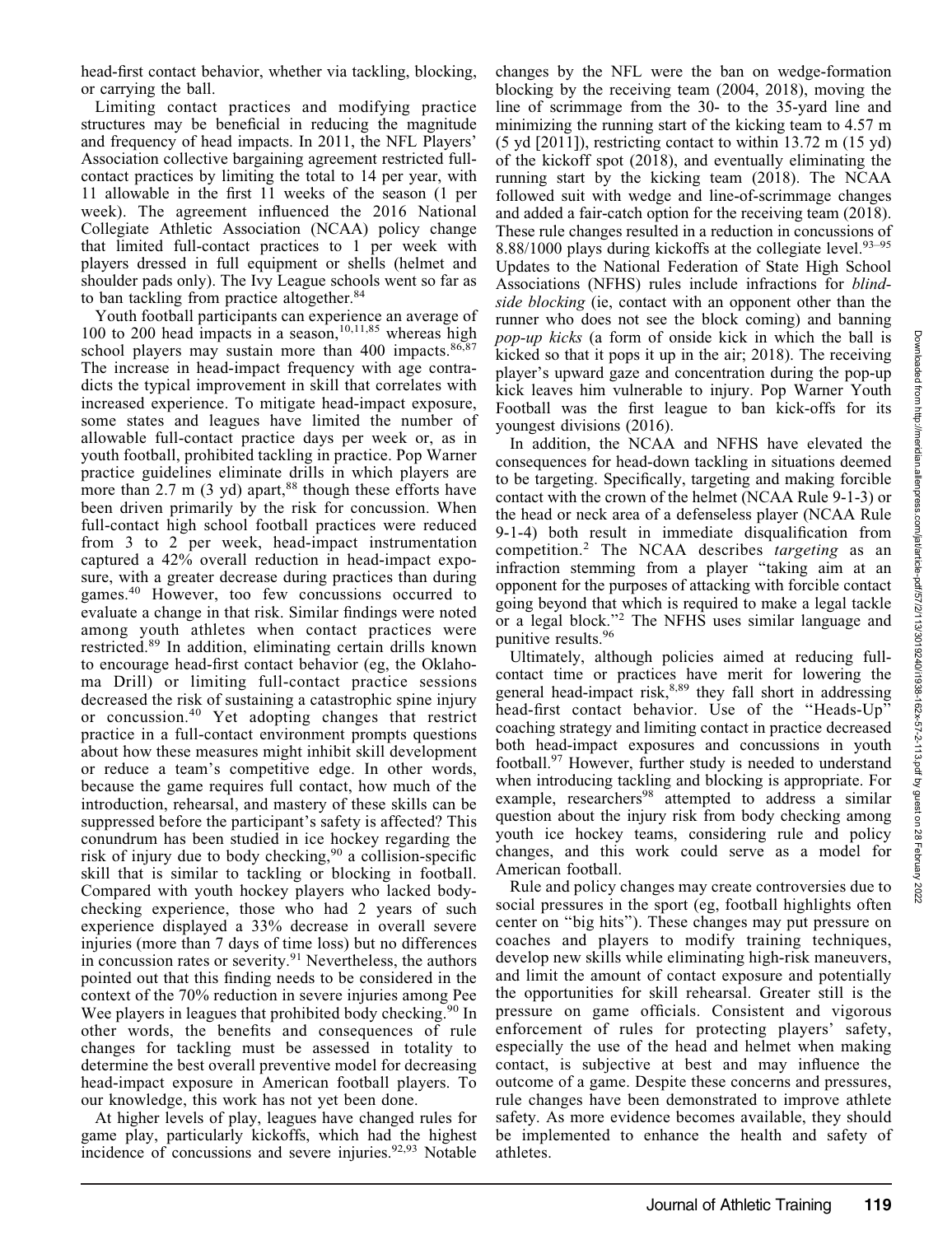## Technology and Scientific Research (Recommendations 11–14)

Helmets remain the best—and yet still incomplete solution for mitigating forces generated by single or multiple direct head impacts. As a result, attention has focused on designing better protective headgear and the emergence of independent quality assessments to validate these enhancements (eg, Virginia Tech's Summation of Tests for the Analysis of Risk [STAR] rating,<sup>99</sup> National Football League helmet testing<sup>100</sup>). At its outset, the STAR system identified a single helmet as qualifying for 5 stars (the highest rating); more recently, 16 helmets spread over 5 brand labels have received top ratings.101 Given these independent appraisals, which exceed the minimum certifying standards set forth by NOCSAE, manufacturers have developed helmets that are better able to mitigate head-impact forces. Despite persistent concussion rates,<sup>102</sup> the football helmet has likely never been better able to absorb deleterious contact forces and protect the head from acute trauma (eg, skull fracture, hemorrhage), its original intention.103

Helmets are not designed to reduce head-first contact behavior, so ATs and other key stakeholders should remain vigilant in their efforts to do so. This vigilance may include ATs educating other stakeholders about recent evidence, as unintended behavioral changes and subsequent injury outcomes follow a pattern associated with the use of protective equipment. $80,104,105$  Risk compensation theory explains similar consequences for behavioral changes in other sport or physical activities (eg, helmet use in alpine skiing and cycling) and activities of daily living (eg, seatbelt use and motor vehicle crashes).<sup>80</sup> History informs us that as helmets evolved, from a leather cover to a solid outer shell in the 1950s to 1960s and the inclusion of a face mask and various iterations of interior padding or air bladders in the 1970s to  $1980s$ ,<sup>103</sup> a documented change in player behavior took place. Alarmingly and at a time coinciding with helmet innovation,<sup>44</sup> head and neck injuries in American football at all levels of play resulted in 204 deaths between 1965 and 1974, with 36 deaths in the 1968 football season alone<sup>3</sup> and 99 permanent cervical cord injuries in a 4-year span from 1971 to 1975.<sup>83</sup>

To mitigate the unintended consequence of head-first contact behavior associated with helmet usage, headimpact monitoring systems may be useful. These instruments are commercially available as research-grade equipment (most expensive) and more consumer-friendly models (least expensive). The devices are primarily intended to detect head accelerations resulting from impacts during sport participation. Head-impact biomechanical data are computed as linear acceleration (g), rotational velocity (rad/s), rotational acceleration (rad/s<sup>2</sup>), Head Injury Criterion, Gadd Severity Index (GSI), or other measures of interest. Some also triangulate the headimpact location. These data may be minimally useful as a means of biofeedback or, more importantly, as trackable outputs in the study of behavioral interventions. With recent advances in technology (eg, smaller equipment at lower costs), a growing market of head-impact monitors is available. These monitoring systems may be beneficial for obtaining real-time head-impact data, but their clinical utility has been questioned.<sup>50,106</sup> The science surrounding head-impact biomechanics continues to evolve and, thus,

the data provided by these systems are likely affected by external (eg, sport) and internal (eg, age, behavioral) factors. Devising a product that performs perfectly in the field is not tenable, even when the product demonstrates good performance in controlled laboratory environments. The literature is divided on this topic: some researchers $107$ noted system inaccuracies, whereas others<sup>108</sup> supported these tools as useful in furthering our knowledge of concussion and head-impact biomechanics. Notwithstanding the known limitations of these devices, accelerometerbased head-impact monitoring is useful for characterizing the head kinematics and kinetics associated with concussion<sup>50</sup> and the play-related circumstances believed to increase the concussion risk (eg, anticipating collisions, $109$ ) special teams  $plays^{110}$ ). Although these systems may provide additional information for identifying and correcting drills or practice strategies that result in leading with the head, it is important to point out that impactmonitoring systems and video capture are not appropriate clinical tools for diagnosing a concussion,<sup>56,106,111</sup> nor should they be used in place of an on-site health care professional for football.

Several commercially available products attempt to address the safety-related needs of players, and many are advertised as after-market add-ons to football helmets for impact-force mitigation. Such products often take the form of more soft or conforming exterior padding and come with little to no independent scientific evidence to support their efficacy in reducing impact forces during play. The current evidence describes no benefit. For example, investigators<sup>45</sup> assessed the ability of the Guardian Cap helmet cover to reduce linear acceleration and the GSI score. Using 2 styles of helmets and the NOCSAE drop-testing method, they found that the Guardian Cap failed to improve the helmets' ability to mitigate impact forces at all but 2 rear helmet locations. Football helmets must meet an industry standardization process. Though several processes exist, NOCSAE certification is required of all helmets worn in professional and amateur football. No standards or certifications are required for after-market helmet add-ons. Because of this limited product oversight, stakeholders are encouraged to use due diligence before investing in marketed products. In most cases, after-market helmet add-ons will compromise the NOCSAE certification obtained by protective equipment manufacturers.<sup>112</sup>

Finally, an overarching primary injury-prevention recommendation is to continue rigorous epidemiologic monitoring and experimental research where possible to provide evidence-informed strategies related to head-safe behaviors. It is paramount that American football stakeholders use observational and empirical data to evaluate, propose, and direct head-safe behaviors. Ideally, head and cervical spine trauma in football players should be more fully understood before rules and policies are proposed to further mitigate the injury risk. Athletic trainers who already work closely with coaches and strength specialists can reinforce the importance of teaching appropriate skills and monitoring practice structures in a way that reduces head-first contact behavior.<sup>26</sup> Athletic trainers should be primary stakeholders on committees that assess and direct policy. For example, identifying and then eliminating or modifying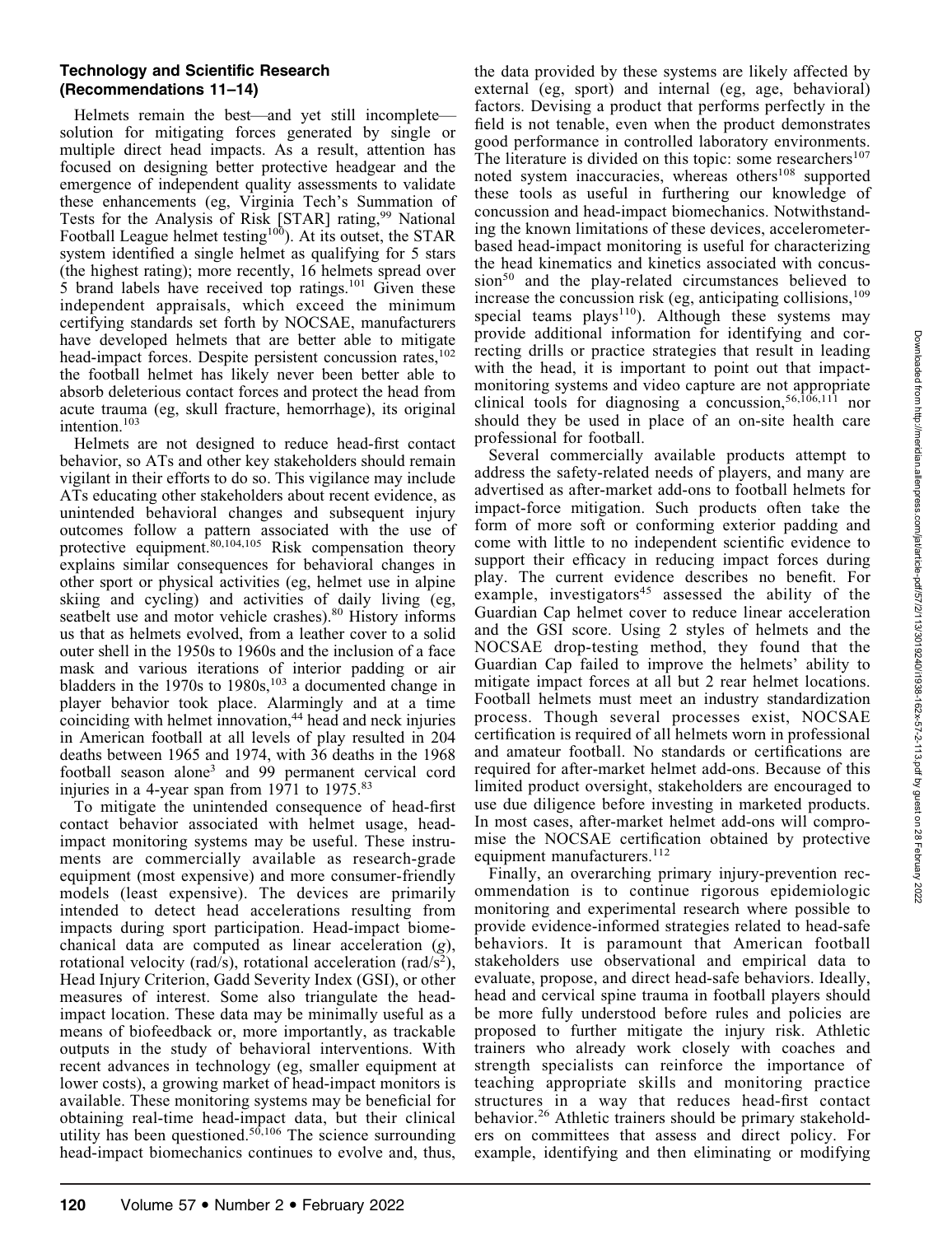specific drills or practice maneuvers that increase the concussion risk is one such approach.<sup>113</sup> The benefit of this approach is eliminating injuries, allowing for greater participation by all involved athletes.

## **CONCLUSIONS**

The recommendations outlined in this position statement and discussed in the existing literature are aimed at decreasing the prevalence of head-first contact behavior and the associated risk for serious head and cervical spine injury, in addition to reducing the accumulation of head impacts over time. Although these recommendations provide a host of potentially effective strategies for reducing head impacts in football, it is concerning that the scientific-medical community has little to no high-level (SOR A) evidence for a mechanism that entails a potentially catastrophic outcome. Critically needed are rigorous studies (ie, RCTs) and validation of existing and future strategies intended to address head-first contact behavior in American football players. It is worth noting that participation in any sport comes with an inherent risk of injury, and our profession should take collective action to reduce the injury risks for athletes participating in all sports. The potential risks of participation should be mitigated by options that enable young athletes to develop skills and sustain physically active lifestyles. With respect to American football, we must continue to identify strategies that decrease football-related head, neck, and spine injuries and the associated behaviors that increase the injury incidence, given the very high level of interest in participating in the sport.

# ACKNOWLEDGMENTS

We gratefully acknowledge the efforts of Javier F. Cardenas, MD; Gianluca Del Rossi, PhD, ATC; Robert C. Lynall, PhD, ATC; Kelli Pugh, MS, ATC; Joel D. Stitzel, PhD; and the Pronouncements Committee in the preparation of this document.

# DISCLAIMER

The NATA and NATA Foundation publish position statements as a service to promote the awareness of certain issues to their members. The information contained in the position statement is neither exhaustive nor exclusive to all circumstances or individuals. Variables such as institutional human resource guidelines, state or federal statutes, rules, or regulations, as well as regional environmental conditions, may impact the relevance and implementation of these recommendations. The NATA and NATA Foundation advise members and others to consider carefully and independently each of the recommendations (including the applicability of same to any particular circumstance or individual). The position statement should not be relied upon as an independent basis for care but rather as a resource available to NATA members or others. Moreover, no opinion is expressed herein regarding the quality of care that adheres to or differs from the NATA and NATA Foundation position statements. The NATA and NATA Foundation reserve the right to rescind or modify its position statements at any time.

# **REFERENCES**

1. Heck JF, Clarke KS, Peterson TR, Torg JS, Weis MP. National Athletic Trainers' Association position statement: head-down contact and spearing in tackle football. J Athl Train. 2004;39(1):101–111. (Level of evidence [LOE]: 3)

- 2. 2016 and 2017 NCAA football rules and interpretation. National Collegiate Athletic Association. Published 2016. Accessed October 14, 2021. https://www.ncaapublications.com/p-4430-2016 and-2017-ncaa-football-rules-and-interpretations.aspx (LOE: 3)
- 3. Kucera KL, Yau RK, Register-Mihalik J, et al. Traumatic brain and spinal cord fatalities among high school and college football players – United States, 2005–2014. MMWR Morb Mortal Wkly Rep. 2017;65(52):1465–1469. doi:10.15585/mmwr.mm6552a2 (LOE: 3)
- 4. Broglio SP, Sosnoff JJ, Shin S, He X, Alcaraz C, Zimmerman J. Head impacts during high school football: a biomechanical assessment. J Athl Train. 2009;44(4):342–349. doi:10.4085/1062- 6050-44.4.342 (LOE: 2)
- 5. Crisco JJ, Fiore R, Beckwith JG, et al. Frequency and location of head impact exposures in individual collegiate football players. J Athl Train. 2010;45(6):549–559. doi:10.4085/1062-6050-45.6.549 (LOE: 2)
- 6. Greenwald RM, Gwin JT, Chu JJ, Crisco JJ. Head impact severity measures for evaluating mild traumatic brain injury risk exposure. Neurosurgery. 2008;62(4):789–798. doi:10.1227/01.neu. 0000318162.67472.ad (LOE: 2)
- 7. Mihalik JP, Bell DR, Marshall SW, Guskiewicz KM. Measurement of head impacts in collegiate football players: an investigation of positional and event-type differences. Neurosurgery. 2007;61(6):1229–1235. doi:10.1227/01.neu.0000306101.83882.c8 (LOE: 2)
- 8. Broglio SP, Martini D, Kasper L, Eckner JT, Kutcher JS. Estimation of head impact exposure in high school football: implications for regulating contact practices. Am J Sports Med. 2013;41(12):2877–2884. doi:10.1177/0363546513502458 (LOE: 2)
- 9. Crisco JJ, Wilcox BJ, Machan JT, et al. Magnitude of head impact exposures in individual collegiate football players. J Appl Biomech. 2012;28(2):174–183. doi:10.1123/jab.28.2.174 (LOE: 2)
- 10. Daniel RW, Rowson S, Duma SM. Head impact exposure in youth football. Ann Biomed Eng. 2012;40(4):976–981. doi:10.1007/ s10439-012-0530-7 (LOE: 2)
- 11. Daniel RW, Rowson S, Duma SM. Head impact exposure in youth football: middle school ages 12–14 years. J Biomech Eng. 2014;136(9):094501. doi:10.1115/1.4027872 (LOE: 2)
- 12. Munce TA, Dorman JC, Thompson PA, Valentine VD, Bergeron MF. Head impact exposure and neurologic function of youth football players. Med Sci Sports Exerc. 2015;47(8):1567–1576. doi:10.1249/MSS.0000000000000591 (LOE: 2)
- 13. Broglio SP, Swartz EE, Crisco JJ, Cantu RC. In vivo biomechanical measurements of a football player's C6 spine fracture. N Engl J Med. 2011;365(3):279–281. doi:10.1056/NEJMc1102689 (LOE: 3)
- 14. Di Battista AP, Rhind SG, Richards D, Churchill N, Baker AJ, Hutchison MG. Altered blood biomarker profiles in athletes with a history of repetitive head impacts. PLoS One. 2016;11(7):e0159929. doi:10.1371/journal.pone.0159929 (LOE: 2)
- 15. Kawata K, Rubin LH, Lee JH, et al. Association of football subconcussive head impacts with ocular near point of convergence. JAMA Ophthalmol. 2016;134(7):763-769. doi:10.1001/ jamaophthalmol.2016 (LOE: 2)
- 16. Kawata K, Rubin LH, Wesley L, et al. Acute changes in plasma total tau levels are independent of subconcussive head impacts in college football players. J Neurotrauma. 2018;35(2):260–266. doi:10.1089/neu.2017.5376 (LOE: 2)
- 17. Montenigro PH, Alosco ML, Martin BM, et al. Cumulative head impact exposure predicts later-life depression, apathy, executive dysfunction, and cognitive impairment in former high school and college football players. J Neurotrauma. 2017;34(2):328–340. doi:10.1089/neu.2016.4413 (LOE: 2)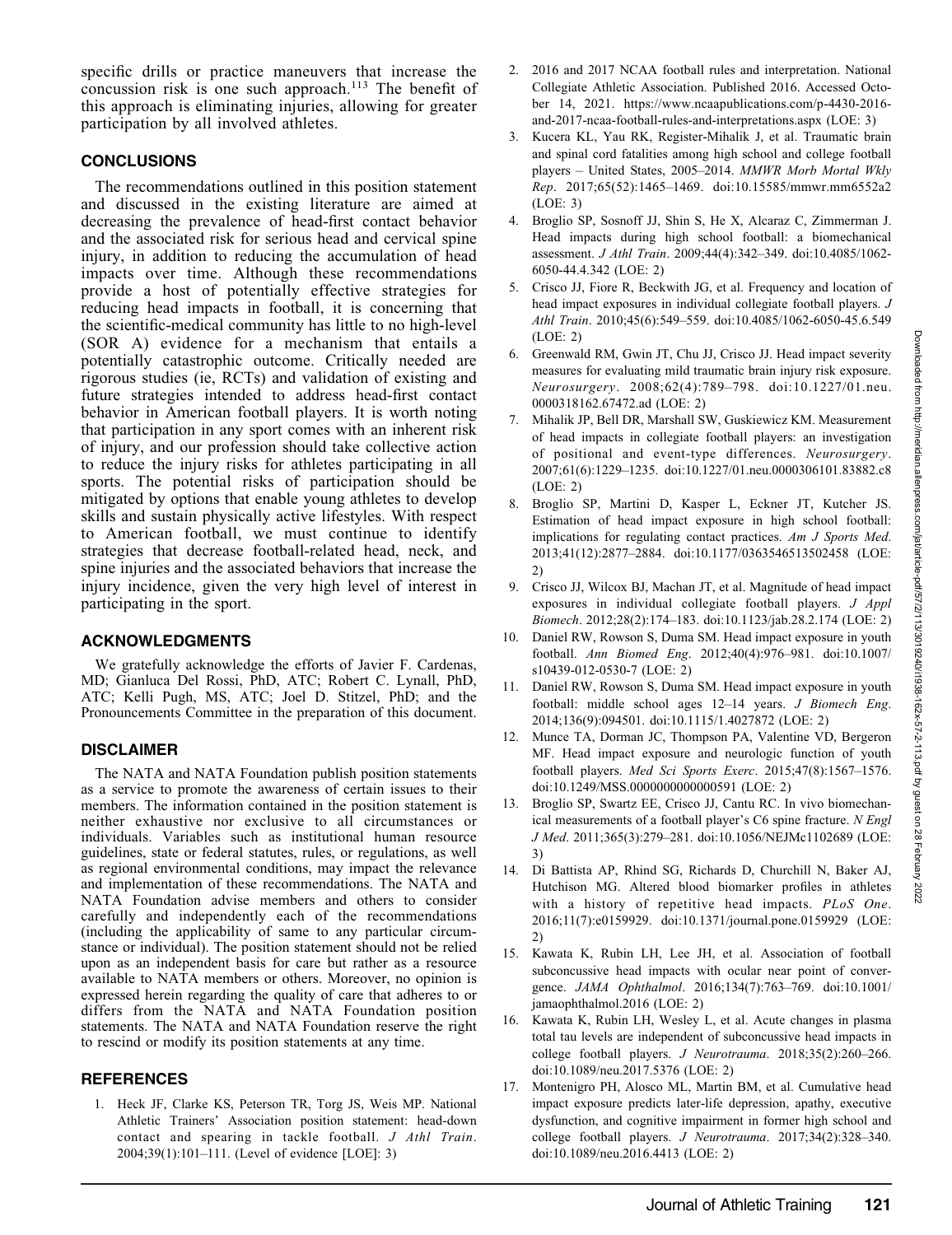- 18. O'Connor KL, Baker MM, Dalton SL, Dompier TP, Broglio SP, Kerr ZY. Epidemiology of sport-related concussions in high school athletes: National Athletic Treatment, Injury and Outcomes Network (NATION), 2011–2012 through 2013–2014. J Athl Train. 2017;52(3):175–185. doi:10.4085/1062-6050-52.1.15 (LOE: 3)
- 19. Pfister T, Pfister K, Hagel B, Ghali WA, Ronksley PE. The incidence of concussion in youth sports: a systematic review and meta-analysis. Br J Sports Med. 2016;50(5):292–297. doi:10.1136/ bjsports-2015-094978 (LOE: 2)
- 20. Zuckerman SL, Kerr ZY, Yengo-Kahn A, Wasserman E, Covassin T, Solomon GS. Epidemiology of sports-related concussion in NCAA athletes from 2009–2010 to 2013–2014: incidence, recurrence, and mechanisms. Am J Sports Med. 2015;43(11):2654–2662. doi:10.1177/036354651559963 (LOE: 3)
- 21. Kerr ZY, Collins CL, Mihalik JP, Marshall SW, Guskiewicz KM, Comstock RD. Impact locations and concussion outcomes in high school football player-to-player collisions. Pediatrics. 2014;134(3):489–496. doi:10.1542/peds.2014-0770 (LOE: 2)
- 22. Alosco ML, Kasimis AB, Stamm JM, et al. Age of first exposure to American football and long-term neuropsychiatric and cognitive outcomes. Transl Psychiatry. 2017;7(9):e1236. doi:10.1038/tp. 2017.197 (LOE: 2)
- 23. Mez J, Daneshvar DH, Kiernan PT, et al. Clinicopathological evaluation of chronic traumatic encephalopathy in players of American football. JAMA. 2017;318(4):360–370. doi:10.1001/ jama.2017.8334 (LOE: 2)
- 24. Rabinovici GD. Advances and gaps in understanding chronic traumatic encephalopathy: from pugilists to American football players. JAMA. 2017;318(4):338–340. doi:10.1001/jama.2017. 9353 (LOE: 2)
- 25. Tharmaratnam T, Iskandar MA, Tabobondung TC, Tobbia I, Gopee-Ramanan P, Tabobondung TA. Chronic traumatic encephalopathy in professional American football players: where are we now? Front Neurol. 2018;9:445. doi:10.3389/fneur.2018.00445 (LOE: 2)
- 26. Casa DJ, Guskiewicz KM, Anderson SA, et al. National Athletic Trainers' Association position statement: preventing sudden death in sports. J Athl Train. 2012;47(1):96–118. doi:10.4085/1062- 6050-47.1.96 (LOE: 3)
- 27. Farrow D, Buszard T. Exploring the applicability of the contextual interference effect in sports practice. Prog Brain Res. 2017;234:69–83. doi:10.1016/bs.pbr.2017.07.002 (LOE: 2)
- 28. Macnamara BN, Moreau D, Hambrick DZ. The relationship between deliberate practice and performance in sports: a metaanalysis. Perspect Psychol Sci. 2016;11(3):333–350. doi:10.1177/ 1745691616635591 (LOE: 2)
- 29. Broadbent DP, Causer J, Williams AM, Ford PR. Perceptualcognitive skill training and its transfer to expert performance in the field: future research directions. Eur J Sport Sci. 2015;15(4):322– 331. doi:10.1080/17461391.2014.957727 (LOE: 2)
- 30. Ebell MH, Siwek J, Weiss BD, et al. Strength of Recommendation Taxonomy (SORT): a patient-centered approach to grading evidence in the medical literature. J Am Board Fam Pract. 2004;17(1):59–67. doi:10.3122/jabfm.17.1.59 (LOE: 3)
- 31. Yeargin S, Lopez RM, Snyder Valier AR, DiStefano LJ, McKeon PO, Medina McKeon JM. Navigating athletic training position statements: the Strength of Recommendation Taxonomy System. J Athl Train. 2020;55(8):863–868. doi:10.4085/1062-6050-240-19 (LOE: 3)
- 32. Kerr ZY, Yeargin SW, Valovich McLeod TC, et al. Comprehensive coach education and practice contact restriction guidelines result in lower injury rates in youth American football. Orthop J Sports Med. 2015;3(7):2325967115594578. doi:10.1177/ 2325967115594578 (LOE: 2)
- 33. Swartz EE, Broglio SP, Cook SB, et al. Early results of a helmetless-tackling intervention to decrease head impacts in

football players. J Athl Train. 2015;50(12):1219–1222. doi:10. 4085/1062-6050-51.1.06 (LOE: 2)

- 34. Parsons JT, Anderson SA, Casa DJ, Hainline B. Preventing catastrophic injury and death in collegiate athletes: interassociation recommendations endorsed by 13 medical and sports medicine organisations. Br J Sports Med. 2020;54(4):208–215. doi:10.1136/ bjsports-2019-101090 (LOE: 3)
- 35. Champagne AA, Distefano V, Boulanger MM, et al. Datainformed intervention improves football technique and reduces head impacts. Med Sci Sports Exerc. 2019;51(11):2366–2374. doi:10.1249/MSS.0000000000002046 (LOE: 2)
- 36. Shanley E, Thigpen C, Kissenberth M, et al. Heads up football training decreases concussion rates in high school football players. Clin J Sport Med. 2021;31(2):120–126. doi:10.1097/JSM. 0000000000000711 (LOE: 2)
- 37. Schussler E, Jagacinski RJ, White SE, Chaudhari AM, Buford JA, Onate JA. The effect of tackling training on head accelerations in youth American football. Int J Sports Phys Ther. 2018;13(2):229-237. (LOE: 2)
- 38. Swartz EE, Myers JL, Cook SB, et al. A helmetless-tackling intervention in American football for decreasing head impact exposure: a randomized controlled trial. J Sci Med Sport. 2019;22(10):1102–1107. doi:10.1016/j.jsams.2019.05.018 (LOE: 1)
- 39. Pfaller AY, Brooks MA, Hetzel S, McGuine TA. Effect of a new rule limiting full contact practice on the incidence of sport-related concussion in high school football players. Am J Sports Med. 2019;47(10):2294–2299. doi:10.1177/0363546519860120 (LOE: 2)
- 40. Broglio SP, Williams RM, O'Connor KL, Goldstick J. Football players' head-impact exposure after limiting of full-contact practices. J Athl Train. 2016;51(7):511–518. doi:10.4085/1062- 6050-51.7.04 (LOE: 2)
- 41. Kelley ME, Espeland MA, Flood WC, et al. Comparison of head impact exposure in practice drills among multiple youth football teams. J Neurosurg Pediatr. 2018;23(3):381–389. doi:10.3171/ 2018.9.PEDS18314 (LOE: 2)
- 42. Campolettano ET, Rowson S, Duma SM. Drill-specific head impact exposure in youth football practice. J Neurosurg Pediatr. 2016;18(5):536–541. doi:10.3171/2016.5.PEDS1696 (LOE: 2)
- 43. Asken BM, Brooke ZS, Stevens TC, et al. Drill-specific head impacts in collegiate football practice: implications for reducing ''friendly fire'' exposure. Ann Biomed Eng. 2019;47(10):2094– 2108. doi:10.1007/s10439-018-2088-5 2018. (LOE: 2)
- 44. Torg JS, Vegso JJ, Sennett B. The National Football Head and Neck Injury Registry: 14-year report on cervical quadriplegia (1971–1984). Clin Sports Med. 1987;6(1):61–72. (LOE: 3)
- 45. Breedlove KM, Breedlove E, Nauman E, Bowman TG, Lininger MR. The ability of an aftermarket helmet add-on device to reduce impact-force accelerations during drop tests. J Athl Train. 2017;52(9):802–808. doi:10.4085/1062-6050-52.6.01 (LOE: 3)
- 46. Bachynski KE, Smoliga JM. Pseudomedicine for sports concussions in the USA. Lancet Neurol. 2021;20(10):791–792. doi:10. 1016/S1474-4422(19)30250-9 (LOE: 3)
- 47. Schmidt JD, Phan TT, Courson RW, Reifsteck F III, Merritt ED, Brown CN. The influence of heavier football helmet faceguards on head impact location and severity. Clin J Sport Med. 2018;28(2):106–110. doi:10.1097/JSM.0000000000000437 (LOE: 2)
- 48. Swartz E, Register-Mihalik J, Bartlett A, Guskiewicz K. The effect of football helmet facemask styles on perceived player behavior: a pilot study. Athl Train Sports Health Care. 2019;11(6):273–279. doi:10.3928/19425864-20190131-01 (LOE: 3)
- 49. Mok D, Gore G, Hagel B, Mok E, Magdalinos H, Pless B. Risk compensation in children's activities: a pilot study. Paediatr Child Health. 2004;9(5):327–330. doi:10.1093/pch/9.5.327 (LOE: 3)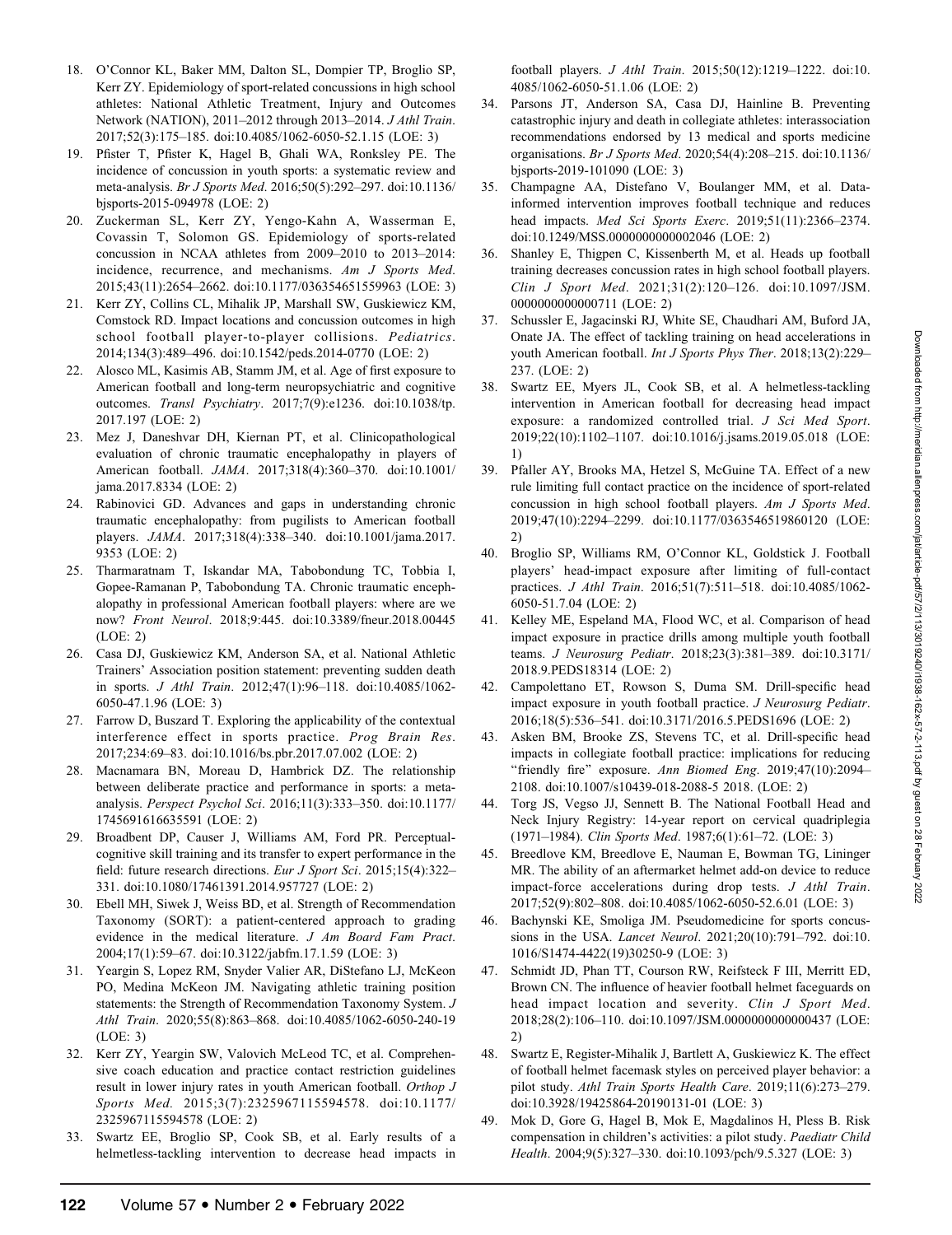- 50. Brennan JH, Mitra B, Synnot A, et al. Accelerometers for the assessment of concussion in male athletes: a systematic review and meta-analysis. Sports Med. 2017;47(3):469–478. doi:10.1007/ s40279-016-0582-1 (LOE: 2)
- 51. O'Connor KL, Rowson S, Duma SM, Broglio SP. Head-impactmeasurement devices: a systematic review. J Athl Train. 2017;52(3):206–227. doi:10.4085/1062-6050.52.2.05 (LOE: 2)
- 52. Heck JF. The incidence of spearing by high school football ball carriers and their tacklers. J Athl Train. 1992;27(2):120–124. (LOE: 3)
- 53. Heck JF. The incidence of spearing during a high school's 1975 and 1990 football seasons. J Athl Train. 1996;31(1):31–37. (LOE: 3)
- 54. Daniel RW, Rowson S, Duma SM. Head acceleration measurements in middle school football. Biomed Sci Instrum. 2014;50:291–296. (LOE: 2)
- 55. Duma SM, Manoogian SJ, Bussone WR, et al. Analysis of realtime head accelerations in collegiate football players. Clin J Sport Med. 2005;15(1):3–8. doi:10.1097/00042752-200501000-00002 (LOE: 2)
- 56. Guskiewicz KM, Mihalik JP, Shankar V, et al. Measurement of head impacts in collegiate football players: relationship between head impact biomechanics and acute clinical outcome after concussion. Neurosurgery. 2007;61(6):1244–1252; discussion 1252–1253. doi:10.1227/01.neu.0000306103.68635.1a (LOE: 2)
- 57. Kucera KL, Klossmer D, Colgate B, Cantu RC. Annual survey of football injury research (2020). National Center for Catastrophic Sport Injury Research. Published March 10, 2021. Accessed October 15, 2021. https://nccsir.unc.edu/wp-content/uploads/sites/ 5614/2021/03/Annual-Football-2020-Fatalities-FINAL.pdf (LOE: 3)
- 58. Boden BP, Breit I, Beachler JA, Williams A, Mueller FO. Fatalities in high school and college football players. Am J Sports Med. 2013;41(5):1108–1116. doi:10.1177/0363546513478572 (LOE: 3)
- 59. Heads up football. USA Football. Accessed October 15, 2021. https://usafootball.com/programs/heads-up-football/ (LOE: 3)
- 60. Heads Up resource center. Centers for Disease Control and Prevention. Updated April 16, 2021. Accessed October 15, 2021. https://www.cdc.gov/headsup/resources/index.html. (LOE: 3)
- 61. Kerr ZY, Yeargin SW, Valovich McLeod TC, Mensch J, Hayden R, Dompier TP. Comprehensive coach education reduces head impact exposure in American youth football. Orthop J Sports Med. 2015;3(10):2325967115610545. doi:10.1177/2325967115610545  $(LOE: 2)$
- 62. Tee JC, Till K, Jones B. Incidence and characteristics of injury in under-19 academy level rugby league match play: a single season prospective cohort study. J Sports Sci. 2019;37(10):1181-1188. doi:10.1080/02640414.2018.1547100 (LOE: 3)
- 63. King D, Hume P, Gissane C, Clark T. Head impacts in a junior rugby league team measured with a wireless head impact sensor: an exploratory analysis. J Neurosurg Pediatr. 2017;19(1):13–23. doi:10.3171/2016.7.PEDS1684 (LOE: 3)
- 64. King D, Hume PA, Brughelli M, Gissane C. Instrumented mouthguard acceleration analyses for head impacts in amateur rugby union players over a season of matches. Am J Sports Med. 2015;43(3):614–624. doi:10.1177/0363546514560876 (LOE: 2)
- 65. King DA, Hume PA, Gissane C, Clark TN. Similar head impact acceleration measured using instrumented ear patches in a junior rugby union team during matches in comparison with other sports. J Neurosurg Pediatr. 2016;18(1):65–72. doi:10.3171/2015.12. PEDS15605 (LOE: 2)
- 66. Alois J, Bellamkonda S, Campolettano ET, et al. Do American youth football players intentionally use their heads for highmagnitude impacts? Am J Sports Med. 2019;47(14):3498–3504. doi:10.1177/0363546519882034 (LOE: 2)
- 67. Reboursiere E, Bohu Y, Retiere D, et al. Impact of the national ` prevention policy and scrum law changes on the incidence of rugby-related catastrophic cervical spine injuries in French Rugby Union. Br J Sports Med. 2018;52(10):674–677. doi:10.1136/ bjsports-2016-096122 (LOE: 3)
- 68. Quarrie KL, Cantu RC, Chalmers DJ. Rugby union injuries to the cervical spine and spinal cord. Sports Med. 2002;32(10):633–653. doi:10.2165/00007256-200232100-00003 (LOE: 3)
- RugbySmart for coaches and referees. New Zealand Rugby. Accessed October 15, 2021. https://www.rugbysmart.co.nz/ (LOE: 3)
- 70. Gianotti S, Hume PA. Concussion sideline management intervention for rugby union leads to reduced concussion claims. NeuroRehabilitation. 2007;22(3):181–189. (LOE: 2)
- 71. Patricios J. BokSmart South African rugby's national rugby safety and injury prevention program. Curr Sports Med Rep. 2014;13(3):142–144. doi:10.1249/JSR.0000000000000049 (LOE: 3)
- 72. Fraas MR, Burchiel J. A systematic review of education programmes to prevent concussion in rugby union. Eur J Sport Sci. 2016;16(8):1212–1218. doi:10.1080/17461391.2016.1170207 (LOE: 2)
- 73. Phillips N, Crisco JJ. The effectiveness of regulations and behavioral interventions on head impacts and concussions in youth, high-school, and collegiate football: a systematized review. Ann Biomed Eng. 2020;48(11):2508–2530. doi:10.1007/s10439- 020-02624-8 (LOE: 2)
- 74. Kerr ZY, Kroshus E, Lee JGL, Yeargin SW, Dompier TP. Coaches' implementation of the USA Football ''Heads Up Football'' educational program. Health Promot Pract. 2018;19(2):184–193. doi:10.1177/1524839917700398 (LOE: 3)
- 75. Kroshus E, Kerr ZY, Lee JGL. Community-level inequalities in concussion education of youth football coaches. Am J Prev Med. 2017;52(4):476–482. doi:10.1016/j.amepre.2016.12.021 (LOE: 3)
- 76. 2015 Seahawks tackling. Seattle Seahawks. Published 2015. Accessed June 12, 2020. https://www.seahawks.com/video/2015 seahawks-tackling-124581 (LOE: 3).
- Hendricks S, Matthews B, Roode B, Lambert M. Tackler characteristics associated with tackle performance in rugby union. Eur J Sport Sci. 2014;14(8):753–762. doi:10.1080/17461391.2014. 905982 (LOE: 2)
- 78. Bonnard M, de Graaf J, Pailhous J. Interactions between cognitive and sensorimotor functions in the motor cortex: evidence from the preparatory motor sets anticipating a perturbation. Rev Neurosci. 2004;15(5):371–382. doi:10.1515/revneuro.2004.15.5.371 (LOE: 2)
- 79. Kuramochi R, Kimura T, Nakazawa K, Akai M, Torii S, Suzuki S. Anticipatory modulation of neck muscle reflex responses induced by mechanical perturbations of the human forehead. Neurosci Lett. 2004;366(2):206–210. doi:10.1016/j.neulet.2004.05.040 (LOE: 2)
- 80. Hagel B, Meeuwisse W. Risk compensation: a ''side effect'' of sport injury prevention? Clin J Sport Med. 2004;14(4):193-196. doi:10.1097/00042752-200407000-00001 (LOE: 3)
- 81. Pless IB, Magdalinos H, Hagel B. Risk-compensation behavior in children: myth or reality? Arch Pediatr Adolesc Med. 2006;160(6):610–614. doi:10.1001/archpedi.160.6.610 (LOE: 3)
- 82. Wilde GJ. Risk homeostasis theory: an overview. Inj Prev. 1998;4(2):89–91. doi:10.1136/ip.4.2.89 (LOE: 3)
- 83. Torg JS, Quedenfeld TC, Burstein A, Spealman A, Nichols C III. National Football Head and Neck Injury Registry: report on cervical quadriplegia, 1971 to 1975. Am J Sports Med. 1979;7(2):127–132. doi:10.1177/036354657900700209 (LOE: 3)
- 84. Belson K. Ivy League moves to eliminate tackling at football practices. New York Times. March 1, 2016:B:11. Accessed October 15, 2021. https://www.nytimes.com/2016/03/02/sports/ ncaafootball/ivy-league-moves-to-eliminate-tackling-at-practices. html (LOE: 3)